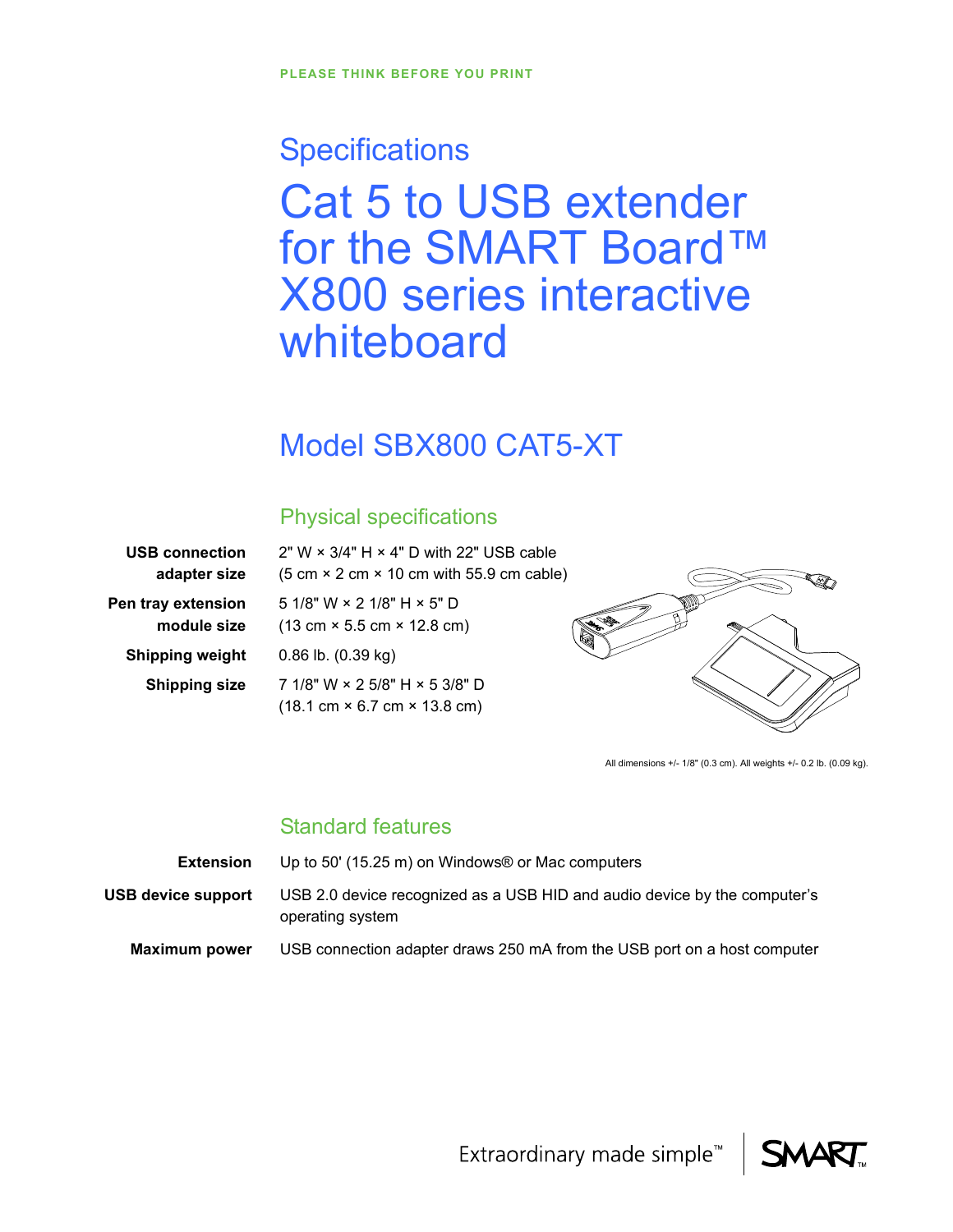**2 | SPECIFICATIONS** – CAT 5 TO USB EXTENDER FOR THE SMART BOARD X800 SERIES INTERACTIVE WHITEBOARD – MODEL SBX800 CAT5-XT

| <b>Cables required</b>             | A Cat 5, 5e or 6 communication cable (not supplied) is required to connect the pen<br>tray extension module to the USB connection adapter at the host computer. This type<br>of communication cable is commonly used with computer networks or digital<br>telephony systems. A shielded cable (STP) is recommended for best performance<br>and for protection against sources of RF interference. The communication cable must<br>not exceed 50' (15.25 m) for either Windows or Mac computers. |
|------------------------------------|-------------------------------------------------------------------------------------------------------------------------------------------------------------------------------------------------------------------------------------------------------------------------------------------------------------------------------------------------------------------------------------------------------------------------------------------------------------------------------------------------|
| <b>USB connection adapter</b>      | One USB A plug on a 22" (55.9 cm) attached cable. One RJ45 jack.                                                                                                                                                                                                                                                                                                                                                                                                                                |
| Pen tray extension<br>module       | One card edge connector. One RJ45 jack.                                                                                                                                                                                                                                                                                                                                                                                                                                                         |
| Compatibility                      | Only compatible with the SMART Board X800 series interactive whiteboard                                                                                                                                                                                                                                                                                                                                                                                                                         |
| Communication                      | Converts USB data from a host computer to RS-422 serial data                                                                                                                                                                                                                                                                                                                                                                                                                                    |
|                                    |                                                                                                                                                                                                                                                                                                                                                                                                                                                                                                 |
|                                    | <b>IMPORTANT</b><br>ピ<br>This device is not a network interface. Do not connect it to a network.                                                                                                                                                                                                                                                                                                                                                                                                |
| <b>Operating temperature</b>       | 39°F to 104°F (5°C to 40°C)                                                                                                                                                                                                                                                                                                                                                                                                                                                                     |
| <b>Environmental</b><br>compliance | RoHS, EU WEEE, US CPSIA, China EIP and Packaging                                                                                                                                                                                                                                                                                                                                                                                                                                                |
| <b>Regulatory certifications</b>   | FCC, CE                                                                                                                                                                                                                                                                                                                                                                                                                                                                                         |
| <b>Warranty</b>                    | One-year limited equipment warranty. See warranty document for details.                                                                                                                                                                                                                                                                                                                                                                                                                         |
|                                    | <b>SMART order numbers</b>                                                                                                                                                                                                                                                                                                                                                                                                                                                                      |

#### **NOTE**

A communication cable isn't supplied.